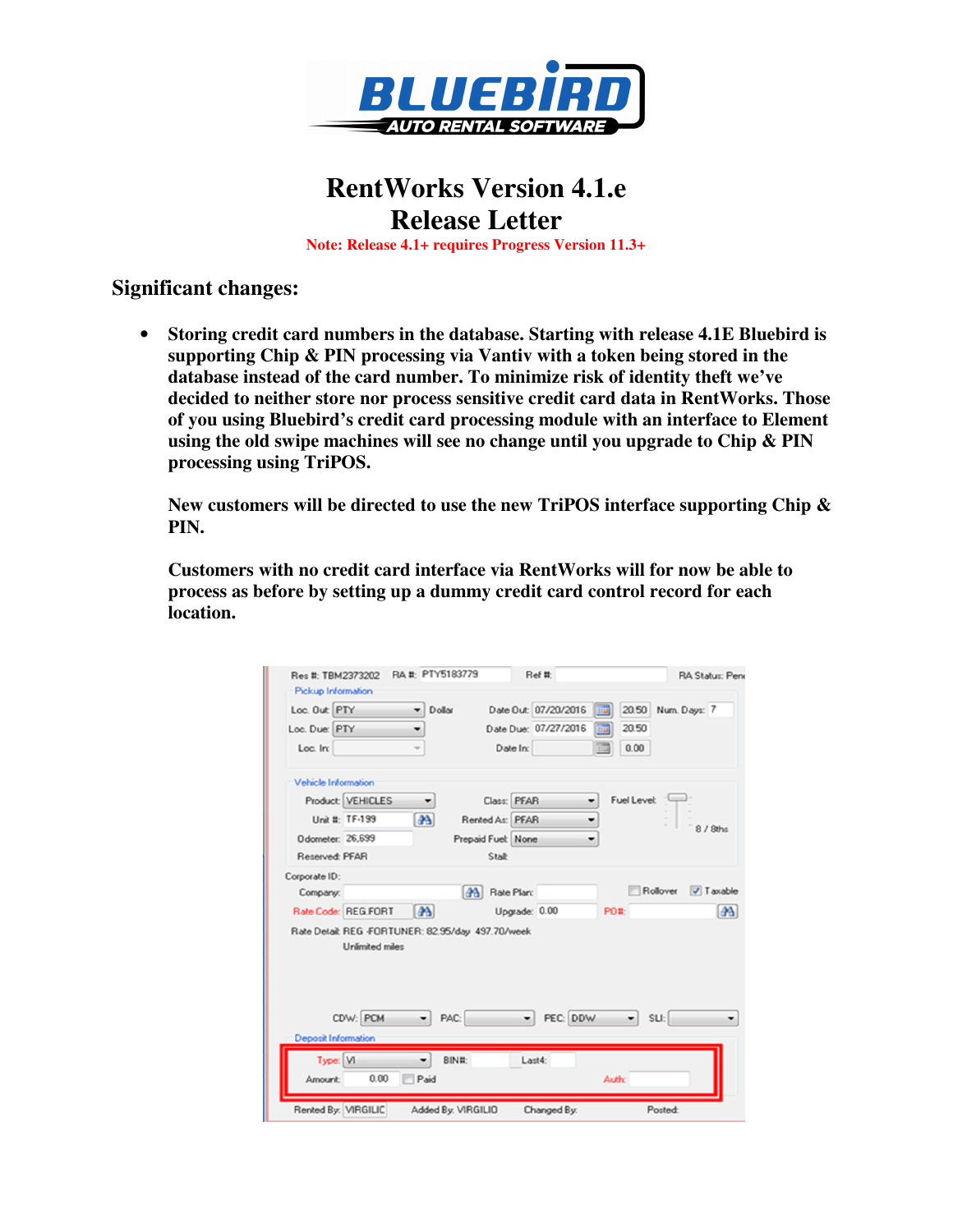• **NEW DASHBOARD** – An alternative dashboard which uses the Cyberquery toolset can be configured and installed:

| Setings                                                                                                                                                                                                                                                                                                              | Dashboard   Menu tems   CQ Dashboard Mgr   CQ Dashboard PSA                                                                                                                                                                                          | 83                                                                                                                                                                                                                                                                                                                                                       |
|----------------------------------------------------------------------------------------------------------------------------------------------------------------------------------------------------------------------------------------------------------------------------------------------------------------------|------------------------------------------------------------------------------------------------------------------------------------------------------------------------------------------------------------------------------------------------------|----------------------------------------------------------------------------------------------------------------------------------------------------------------------------------------------------------------------------------------------------------------------------------------------------------------------------------------------------------|
| E Ca System Configuration<br>J ABP Commissions<br>U Countries<br>Currency Settings<br>Custom Features<br><b>J</b> Dashboard Gadgets<br>Employee Groups<br>Li Employees<br>General Ledger<br>U Language Translations<br><b>Neru bens</b><br><b>E</b> Favorites<br>File<br><b>Admin</b><br><b>Ro</b> Heet<br>Marketing | As of: 23.59.21-JAN-16<br><b>MTD</b><br><b>MTD Trend</b><br>Metric<br>282<br>Rented<br>317<br>Closed<br>274<br>Reservations<br>2,089<br>Closed Days<br>1,600<br>Revenue Days<br>199<br>Average Fleet<br>Operational UT % 41.2<br>Financial UT % 38.4 | <b>Top 10 Employee Sales Yields</b><br>SANDRA MELENDY<br><b>Administration</b><br>VICKI COLE<br>65255<br>GARY REYNOLDS<br>43.33<br>TRINA COISH<br>76555<br>LEONA GOSNEY<br><b>SERVICE</b><br>KAITLYNN HARDY<br>428149<br>SHANNON SAUNDERS<br><b>SYNC</b><br><b>ELEEN SMITH</b><br>26.31.1999<br>WANDA EVANS<br>06.812.59<br>TRACY DIVYER 1775<br>ō<br>16 |
| <b>S</b> Counter<br><b>Inquiries</b><br><b>Reports</b><br>Mail<br><b>Claims</b><br><b>Time Clock</b><br><b>Settings</b><br>(c) Help                                                                                                                                                                                  | <b>Reservation Build Graphs</b><br>Click on any link below to view graph:<br>Reservations<br>Click for graphs<br><b>Booked Days</b><br>Length of Rental<br><b>T&amp;M Rate</b>                                                                       | <b>MTD Revenue by Source</b><br>0.4%<br>SOURCE<br>100<br>No Source<br><b>HA</b><br>200<br>73.6% 00<br>Other                                                                                                                                                                                                                                              |

- **New Document Feature** Any type of file can be stored and associated with a vehicle or rental agreement. This is accomplished by accessing the new toolbar icon from Contract Processing or Vehicle Fleet.
- **New Voucher Enhancement** This provides the capability to enter vouchers into RentWorks and then have the counter agent honor contracts using the voucher. The voucher specifies rate, duration and expiration date. The contract is validated to make sure that it meets the requirements of the voucher.
- **Contract modify lookup by voucher number** To support the voucher enhancement above, you can now lookup contracts by a voucher number.
- **Age restriction by local company** There is now the ability to apply age restrictions for a local company. These override the settings by location and class.
- **New maintenance type RECALL** In the US, a federal law was passed to protect consumers from rental vehicles under recall. Effective July 1, 2016, rental car companies must GROUND vehicles that have been recalled until maintenance services have been performed. Therefore, a new maintenance schedule called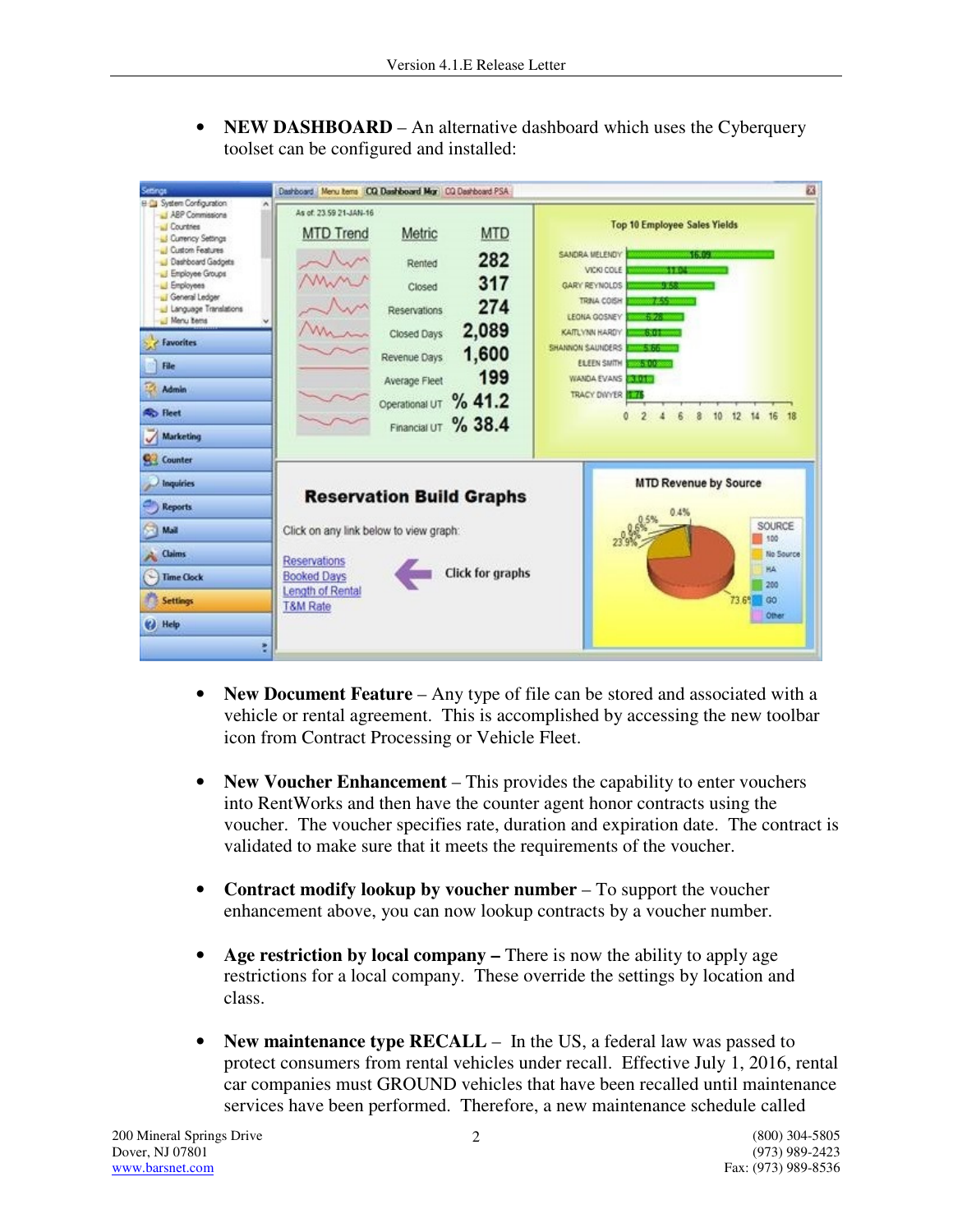"Mandatory OEM Recall" and a grounding status of "OEM Grounding Recall" were added to RentWorks to address this situation.

In RentWorks, you create a maintenance procedure (you can choose your own name for this procedure) and assign the schedule of "Mandatory OEM Recall" to it. As you receive mandatory OEM recall notices, you simply assign this procedure to those vehicles in your fleet. If the vehicle is available, the vehicle will be grounded immediately. If the unit is on-rent, it will be grounded upon return. In either case, once the vehicle is grounded with the "OEM Grounding Recall" status, the unit will NOT be able to be rented until a repair order has been successfully completed for the safety recall. This enhancement also allows for multiple Grounding statuses, such as "Ground for Sale".

- **Rewrite of JumpDrive interface**  New and improved features of JumpDrive required a rewrite of the interface.
- **Rewrite Reynolds interface to use web services –** Reynolds has phased out their OLE interface in favor of a web services interface.
- **Rewrite LightYear/DealerBuilt interface to use web services** LightYear has transitioned to a web services interface. We have accommodated this change. This will be a customer data interface only. The Accounting API has not yet been released by LightYear/DealerBuilt.
- New XTime web services repair order reservations Xtime provides dealerships with the ability to schedule maintenance appointments. This new interface creates a reservation in RentWorks if a service loaner vehicle was requested.
- **Provide a "Hosted Solution" for Credit Card Processing when a Chip and Pin device is not available –** We have created an interface to the Element Web Service to be able to do secure credit card transactions when a chip and pin device is not available.

## **Descriptions of SARS addressed, in order of impact then program name:**

| Program                                      | <b>SAR</b> | <b>Brief Description</b>                                                                                                        |                                  |
|----------------------------------------------|------------|---------------------------------------------------------------------------------------------------------------------------------|----------------------------------|
| Level 1                                      |            |                                                                                                                                 |                                  |
| <b>CCPRO</b>                                 | 10180      | Provide a hosted solution for CC processing. Reduce the exposure<br>of CC numbers on the screen. Improve CC processing for EMV. |                                  |
| Counter                                      | 9990       | New Voucher Enhancement.                                                                                                        |                                  |
| Counter                                      | 9991       | Add the ability to apply an age restriction by local company.                                                                   |                                  |
| Counter                                      | 9998       | Allow contract modify by voucher number.                                                                                        |                                  |
| Counter                                      | 10030      | Recall enhancement.                                                                                                             |                                  |
| Counter                                      | 10033      | Attach Documents enhancement.                                                                                                   |                                  |
| Counter                                      | 10087      | Customer would like to have multiple Grounding statuses.                                                                        |                                  |
| Maintenance                                  | 10056      | Add a new maintenance type of RECALL for new NTSB mandate.                                                                      |                                  |
| 200 Mineral Springs Drive<br>Dover. NJ 07801 |            | 3                                                                                                                               | (800) 304-5805<br>(973) 989-2423 |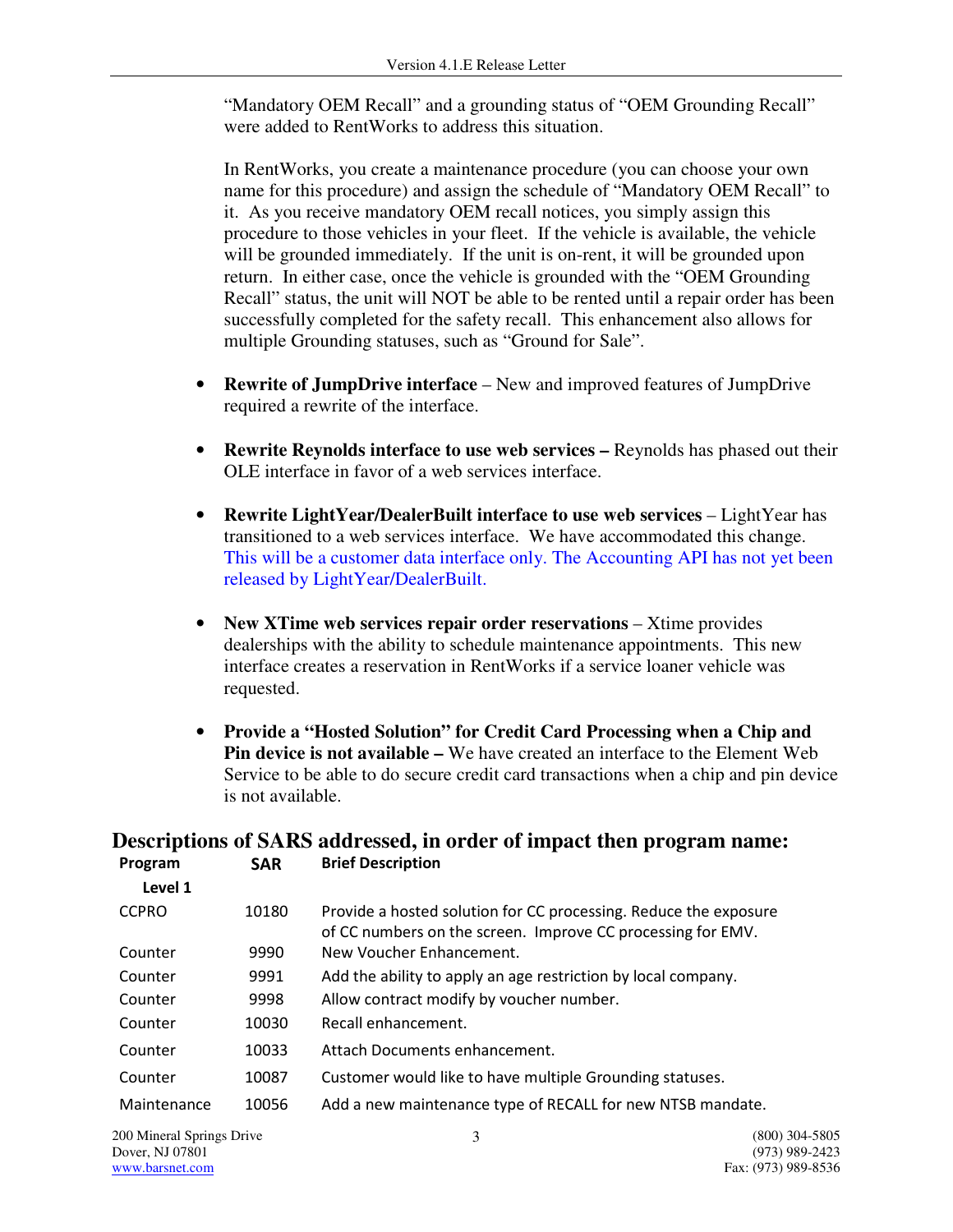|                    |         | Version 4.1.E Release Letter                                                                                                                  |
|--------------------|---------|-----------------------------------------------------------------------------------------------------------------------------------------------|
| Interfaces         | 9731    | Rewrite JumpDrive interface to use getCurrentDetails method vs.<br>getArrivals.                                                               |
| Interfaces         | 9823    | Rewrite Reynolds ERA interface to use new web services.                                                                                       |
| Interfaces         | 9938    | Create web service for XTime to send repair order reservations.                                                                               |
| Interfaces         | 9980    | Rewrite the LightYear interface for Web Services.                                                                                             |
|                    |         |                                                                                                                                               |
| Level <sub>2</sub> |         |                                                                                                                                               |
| <b>CCPRO</b>       | 10142   | Add field to CC control record that, when checked, converts all<br>authorization attempts to paid deposits.                                   |
| <b>CCPRO</b>       | 10163   | Create an interface to Element's hosted payments solution.                                                                                    |
| Counter            | 7481    | Assign proper report location when using an authorization from<br>another location.                                                           |
| Counter            | 9427    | Add the "Reasons for Rental" field to the Loaner Rental entry<br>process.                                                                     |
| Counter            | 9826    | Add the Reference number field to the Loaner Entry screen.                                                                                    |
| Counter            | 10004   | "A deposit amount of \$0.00 is required." message when balance is<br>0.00.                                                                    |
| Counter            | 10092   | Do not allow users to change the location out code on reservations<br>or contracts that have an Element or triPOS auth or payment on<br>them. |
| Counter            | 10171   | Add ability to lookup rates form RezPower and pull into<br>Reservation/Contract.                                                              |
| Erez               | 10074   | Add prompt to Erez web page to select a supported currency.<br>Display values in the selected currency.                                       |
| Hertz              | Various | Many corrections, updates and improvements to the Hertz<br>Interface.                                                                         |
| Interfaces         | 9980    | Convert existing LightYear customer search and insert routines to<br>handle LY's updated web services.                                        |
| Maintenance        | 9758    | Need to have access to the deductible and limit fields for coverages<br>for type SLI.                                                         |
| RezPro             | 9809    | Economy reservation link via XML.                                                                                                             |
| RezPro             | 9814    | Payless reservation file will be using Budget layout.                                                                                         |
| RezPro             | 9968    | Create Alamo (ala1) reservation link.                                                                                                         |
|                    |         |                                                                                                                                               |
| Level 3            |         |                                                                                                                                               |
| API                | 9985    | Allow 30+ day reservations in the API. Requires CF E1004.                                                                                     |
| API                | 10007   | Allow Element CC process from the OTA API.                                                                                                    |
| API                | 10068   | Payment records are created as "authorizations" - should be<br>"paid".                                                                        |
| <b>CCPRO</b>       | 10096   | During Element authorizations, change the TID setting to fix the<br>mismatching of TID to MID regardless of term defaults, report             |

location or payment rule manipulation.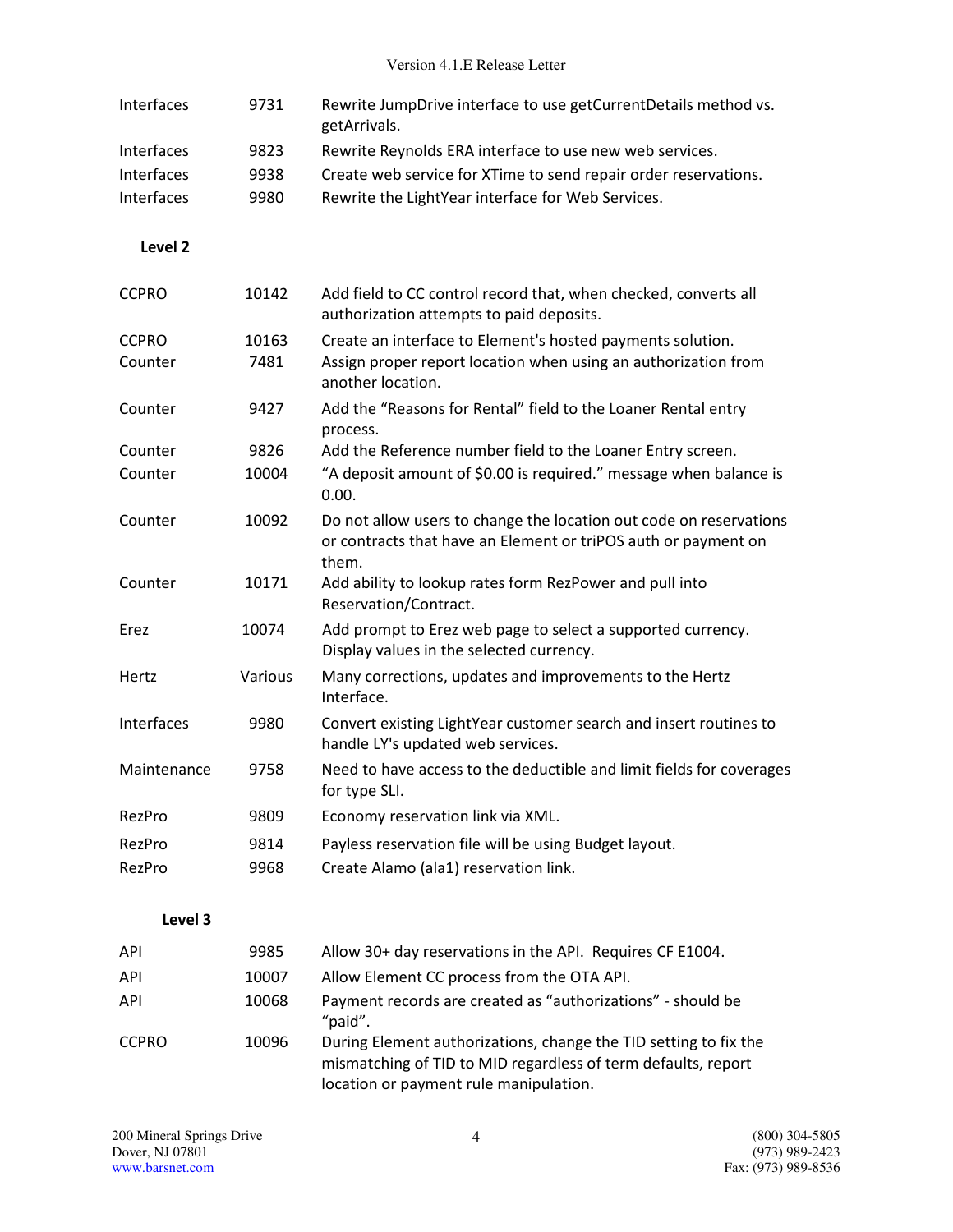| <b>CCPRO</b>                                 | 10134 | Add a function to get a token at any time for a given CC. This will<br>provide a way to get it if the initial request fails.                                  |                                    |
|----------------------------------------------|-------|---------------------------------------------------------------------------------------------------------------------------------------------------------------|------------------------------------|
| <b>CCPRO</b>                                 | 10151 | If using triPOS, disable Paid/Auth field when editing a Paid Deposit.                                                                                         |                                    |
| Claims                                       | 8420  | When "Create Merge File" is selected from the Form Letter Tab of<br>the Claims management program, the export file column alignment<br>is off by two columns. |                                    |
| Claims                                       | 9936  | Send an email when a new claim record is saved.                                                                                                               |                                    |
| Claims                                       | 9936  | Claims update to send email when New Claim added.                                                                                                             |                                    |
| Counter                                      | 6910  | R/O on RezPlanner.                                                                                                                                            |                                    |
| Counter                                      | 8625  | Prevent the cloning of a closed contract with a company that is on<br>credit hold.                                                                            |                                    |
| Counter                                      | 8928  | Cannot remove damage from a vehicle during contracts.                                                                                                         |                                    |
| Counter                                      | 9442  | The # of extended days changes to zero during extension entry.                                                                                                |                                    |
| Counter                                      | 9604  | Display future dated R/O correctly.                                                                                                                           |                                    |
| Counter                                      | 9686  | Cannot secure the CREATE button in Company lookup from Repair<br>Order and Insurance Extension screens.                                                       |                                    |
| Counter                                      | 9807  | Allow printing from the reservation browser.                                                                                                                  |                                    |
| Counter                                      | 9816  | Don't allow DB billing to Renter when the customer name length<br>exceeds 30 characters.                                                                      |                                    |
| Counter                                      | 9843  | Cannot secure the DELETE button in the notes popup window.                                                                                                    |                                    |
| Counter                                      | 9862  | Coupon for 1 day on a 1 day rental still charges for 1 day.                                                                                                   |                                    |
| Counter                                      | 9876  | When honoring a reservation, the check-out and check-in (due<br>back) times should match.                                                                     |                                    |
| Counter                                      | 9882  | Add the odometer of the renter's vehicle to the insurance<br>replacement tab.                                                                                 |                                    |
| Counter                                      | 9921  | When a renter who works for a company that is on credit hold is<br>added to the contract/reservation, you do not receive a Credit Hold<br>message.            |                                    |
| Counter                                      | 9994  | When entering a task in the Daily Planner there is no default<br>location code.                                                                               |                                    |
| Counter                                      | 10021 | Add search by voucher number. Change RadioSet to ComboBox and<br>color tour/loaner reservations blue.                                                         |                                    |
| Counter                                      | 10156 | You cannot remove the "printable" flag on Corporate reservation<br>notes.                                                                                     |                                    |
| Counter                                      | 10186 | Counter vehicle lookup: Add the vehicle description to the contract<br>vehicle.                                                                               |                                    |
| Counter                                      | 10191 | Allow 20 characters for check # in payments.                                                                                                                  |                                    |
| Erez                                         | 9958  | Allow Erez reservation longer than 30 days when CF E1004 is active.                                                                                           |                                    |
| Erez                                         | 9964  | Allow Erez Mobile reservation longer than 30 days when CF E1004<br>is active.                                                                                 |                                    |
| Inquiries                                    | 7896  | Do not allow system tasks to be canceled by users.                                                                                                            |                                    |
| Inquiries                                    | 8059  | Prevent users from attempting to see or email reports run by other<br>users in report inquiry.                                                                |                                    |
| Inquiries                                    | 10046 | Allow the use of wildcard characters in license number for the<br>date/time/license inquiry.                                                                  |                                    |
| 200 Mineral Springs Drive<br>Dover, NJ 07801 |       | 5                                                                                                                                                             | $(800)$ 304-5805<br>(973) 989-2423 |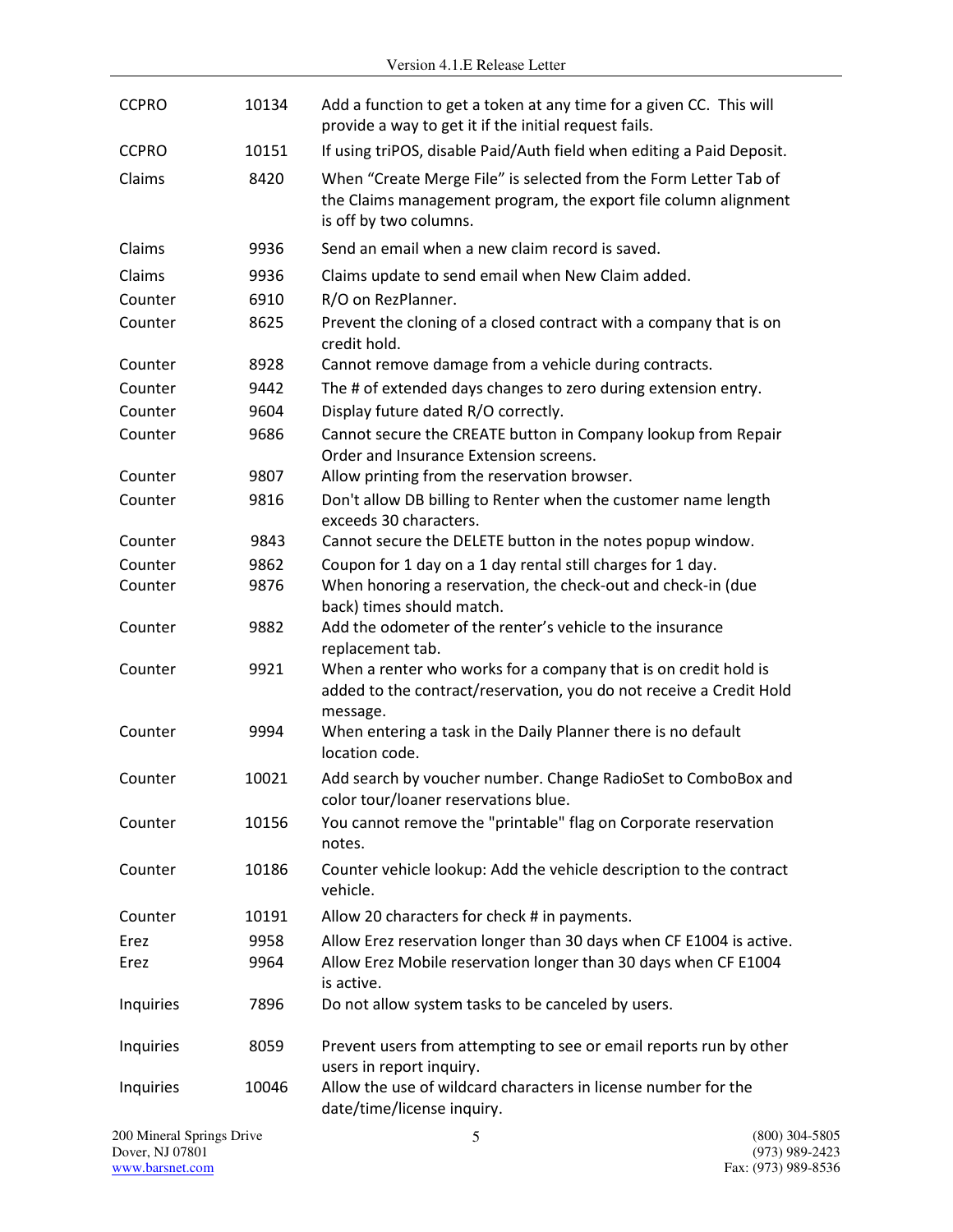| Inquiries      | 10182 | Added more fields to the vehicle status inquiry: Description, VIN,<br>AltID.                                                                                                                              |
|----------------|-------|-----------------------------------------------------------------------------------------------------------------------------------------------------------------------------------------------------------|
| Interfaces     | 9962  | Attempt to reduce the number of exceptions, look in Sold Fleet.                                                                                                                                           |
| Interfaces     | 10022 | Allow filtering of renter name by first name.                                                                                                                                                             |
| Maintenance    | 8901  | A local company that was copied from a local company with<br>company rates and included charges cannot be deleted.                                                                                        |
| Maintenance    | 9219  | Need the ability to DELETE blank entries in GL setup.                                                                                                                                                     |
| Maintenance    | 9707  | Field security for Location Currency does not work in Location and<br>Company maintenance.                                                                                                                |
| Maintenance    | 9952  | Allow resizing of the browse column widths on the Percent Cal tab<br>of fee/taxes/coverages.                                                                                                              |
| Maintenance    | 9977  | In terminal settings require a CC TID when the location uses CC<br>processing.                                                                                                                            |
| Maintenance    | 10034 | When copying a local company, the Added and Last Rental<br>date/time are also copied.                                                                                                                     |
| Maintenance    | 10120 | Add new field dealer code to location detail screen.                                                                                                                                                      |
| <b>OTA API</b> | 10043 | Create an API for OTA to provide list of reservations for set of<br>vehicle classes and a date range.                                                                                                     |
| <b>PPGEN</b>   | 10077 | Mask ARCust when printed on PPGen form based on CF A1113.                                                                                                                                                 |
| Reports        | 4422  | Renter list mail-merge file was not being transferred back to the<br>local PC.                                                                                                                            |
| Reports        | 8291  | Fleet performance report does not have an output to Excel option.                                                                                                                                         |
| Reports        | 9800  | Add the License Plate number to the Excel output for the                                                                                                                                                  |
| Reports        | 9840  | Maintenance Due report.<br>Non-recurring immediate Maintenance alerts do not go away in the<br>Maintenance Due Report                                                                                     |
| Reports        | 9887  | Currently ALL reports are not utilizing the entire length of the page.                                                                                                                                    |
| Reports        | 9981  | Add selection criteria of pick-up date to Booked Rez report.                                                                                                                                              |
| Reports        | 9984  | The Daily cash report is printing an extra line for each line in the<br>report.                                                                                                                           |
| Reports        | 10070 | The fleet performance report uses the expected out of service date<br>and includes sold vehicles after the sold date.                                                                                     |
| Reports        | 10101 | When a re-scheduled report job with output to Excel runs a second<br>time, the output is NOT in Excel formatting.                                                                                         |
| Reports        | 10122 | Add more columns to Rentworks Tour Revenue Report.                                                                                                                                                        |
| Reports        | 10125 | Add the Service Order number ONLY to the Excel output of the<br>Loaner Vehicle usage report.                                                                                                              |
| Reports        | 10137 | Rescheduling daily system tasks 'rounding' by minutes advance the<br>re-scheduling time when the job takes longer than 59 seconds. This<br>moves the run-time outside the originally scheduled time slot. |
| Reports        | 10177 | Add the Purchase order (PO) field and the Sales Order (SO) field to<br>the Open Loaner Contracts report to the Excel output.                                                                              |
| Reports        | 10187 | Fleet Status Report: Add the vehicle description only to the Excel<br>output.                                                                                                                             |
| RezPro         | 9757  | Fox e-mail reservation format has changed AGAIN.                                                                                                                                                          |
| RezPro         | 9830  | Always attempt to apply a drop fee if there is one defined for the                                                                                                                                        |